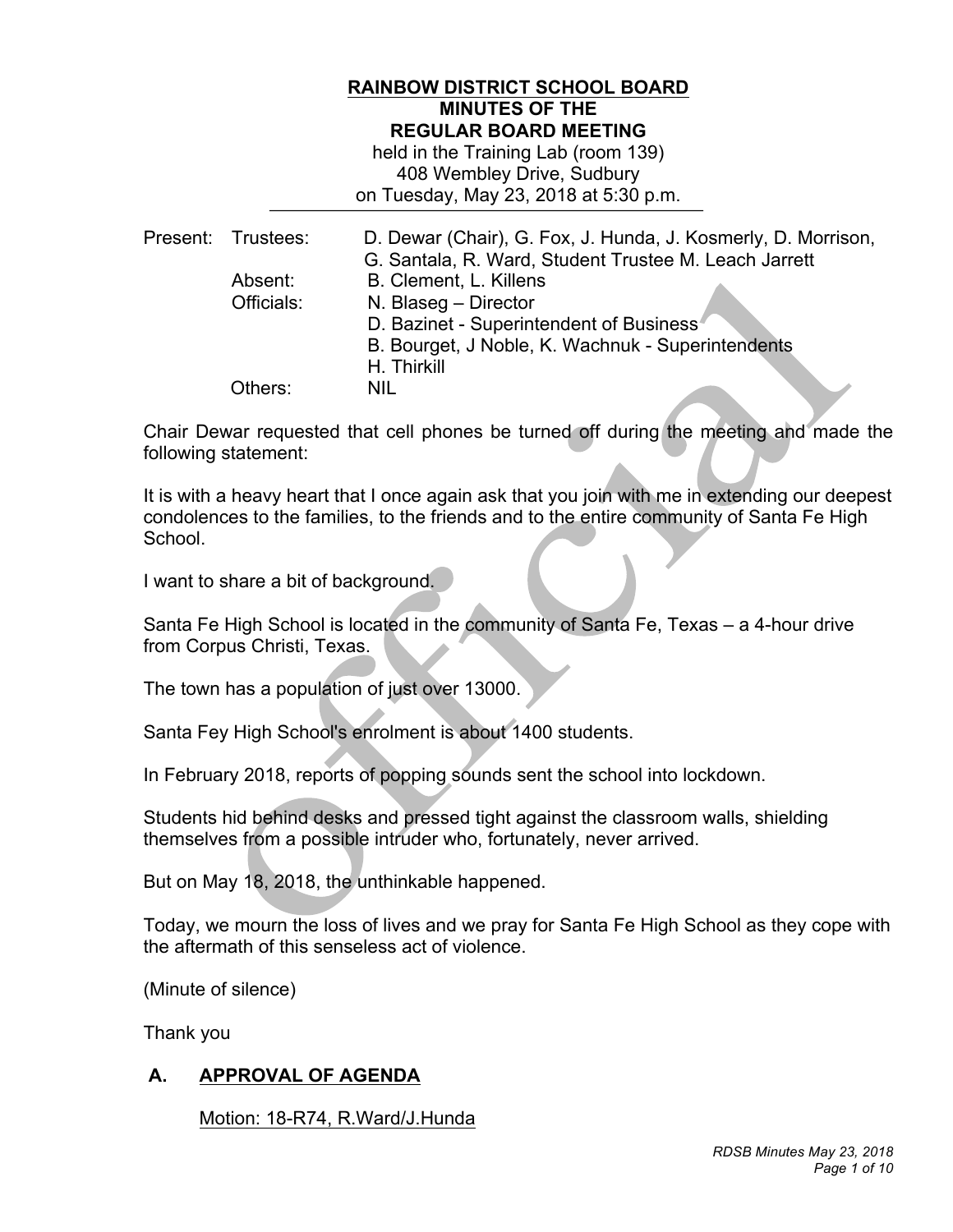That the agenda for the Regular Board meeting of May 23, 2018 be approved. - **Carried** 

# **B. PRELIMINARY DECLARATIONS OF PECUNIARY INTEREST** NIL

# **C. PRESENTATIONS** NIL

# **D. REPORT FROM THE IN-CAMERA COMMITTEE OF THE WHOLE MEETING OF THE BOARD**

 That Motion #18-W26 be approved. **– Carried unanimously**  Motion: 18-R75, D.Morrison/J.Hunda

#### **E. OLD BUSINESS**

# 1. **Previous Minutes**

 approved. **– Carried**  Motion: 18-R76, D.Morrison/J.Kosmerly That the minutes of the Regular Board Meeting held on April 24, 2018 be

# 2. **Tenders/Requests for Proposals**

 Motion: 18-R77, J.Hunda/G.Santala That the Board award the contract for Charles C. McLean Public School, interior renovations – tender #2018-06 to Sheppard & Son Construction Ltd. for \$163,250. - **Carried** 

Ì

# 3. **Reports and Recommendations from Board Committees**

# i) **Special Education Plan 2018-2019**

Motion: 18-R78, J.Kosmerly/J.Hunda That the Special Education Plan be approved. - **Carried** 

# ii) Report from Ad Hoc Committee: Governance Policy Reviews/Updates

- a) Motion: 18-R79, D.Morrison/J.Kosmerly That the changes as outlined in *Policy No. GOV-01: Vision, Mission, and Values* as amended be approved. - **Carried**
- as amended be approved. **Carried**  b) Motion: 18-R80, J.Hunda/G.Santala That the changes as outlined in *Policy No. GOV-03: Role of the Board of Trustees*
- That the changes as outlined in *Policy No. GOV-06: Role of the Director of Education* as amended be approved. - **Carried**  c) Motion: 18-R81, R.Ward/J.Hunda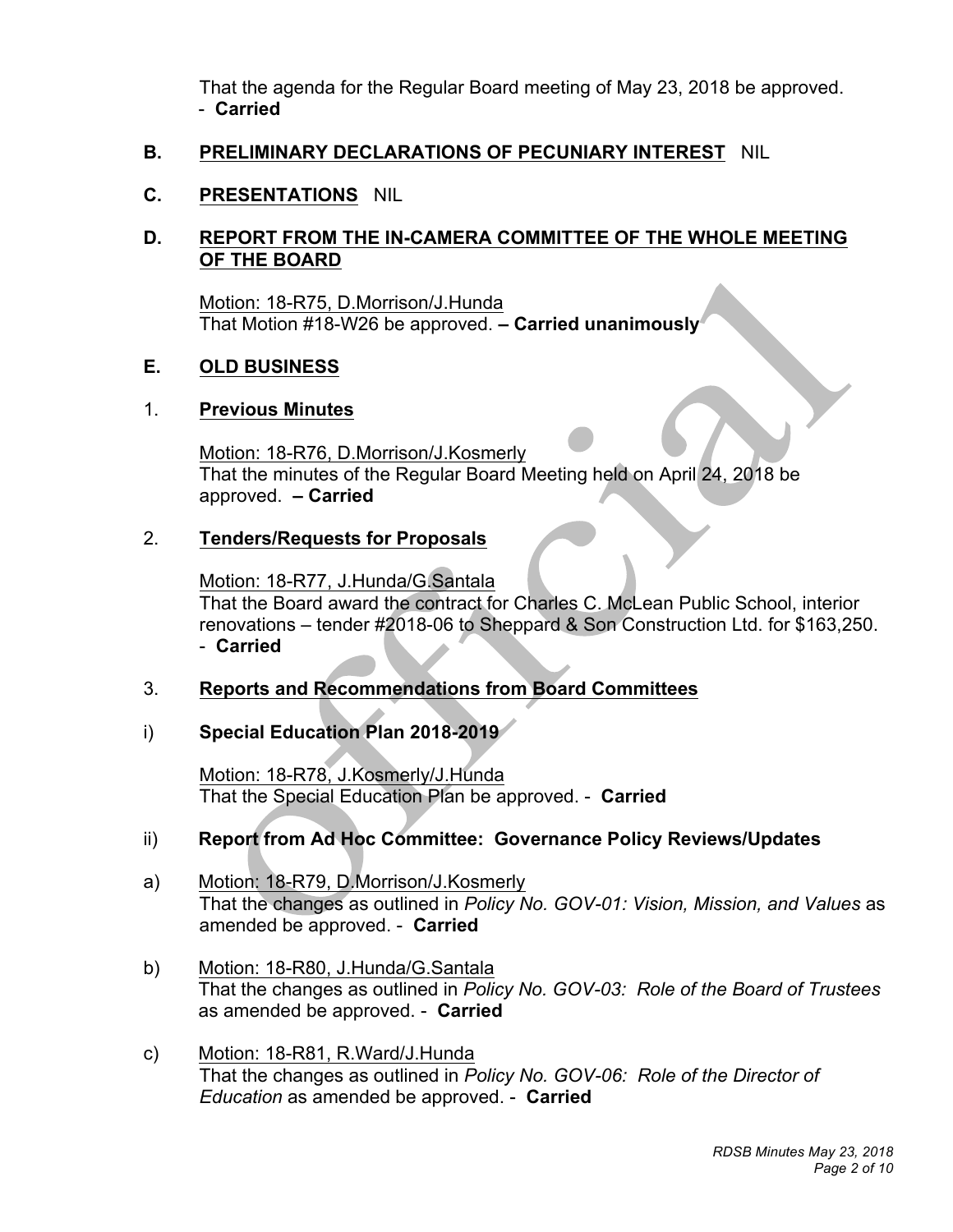- That the changes as outlined in *Policy No. GOV-09: Delegation of Authority* as amended be approved. - **Carried**  d) Motion: 18-R82, G.Santala/J.Kosmerly
- *Review* as amended be approved. **Carried**  e) Motion: 18-R83, R.Ward/J.Hunda That the changes as outlined in *Policy No. GOV-10: Policy Development and*
- *Environment: Equity and Inclusive Education* as amended be approved. **Carried**  f) Motion: 18-R84, J.Kosmerly/D.Morrison That the changes as outlined in *Policy No. GOV-11: Learning and Working*
- *Environment: Safe Schools* as amended be approved. **Carried**  g) Motion: 18-R85, J.Hunda/D.Morrison That the changes as outlined in *Policy No. GOV-12: Learning and Working*
- *Community Relations* as amended be approved. **Carried**  h) Motion: 18-R86, G.Santala/J.Kosmerly That the changes as outlined in *Policy No. GOV-14: Parent/Guardian and*

#### $F_{\perp}$ **F. NEW BUSINESS**

# 1. **Municipal Election Compliance Audit Committee**

 That the Municipal Election Compliance Audit Committee bylaw 2018-03 as attached be deemed to have been read three times and approved. - **Carried**  Motion: 18-R87, D.Morrison/G.Santala

# 2. **Requests for Leave of Absence**

Motion: 18-R88, D.Morrison/J.Kosmerly

 That Trustee Clement and Trustee Killens be granted a leave of absence from the May 23, 2018 Board meeting. - **Carried** 

# 3. **Director's Remarks**

 Director Blaseg spoke about principal and vice principal transfers. On May 7 and 8 we interviewed all candidates that were successful with the eligibility process. As you might recall candidates must go through a series of steps to arrive at an interview. This included an application process, reference checks, a site visit by two senior administrators followed by an interview and a written submission.

Quick Facts:

- 17 applicants for the teacher to vice principal eligibility pool
- 9 applicants for the vice principal to principal eligibility pool

 We have eight administrators indicate they were retiring or going on leave next school year.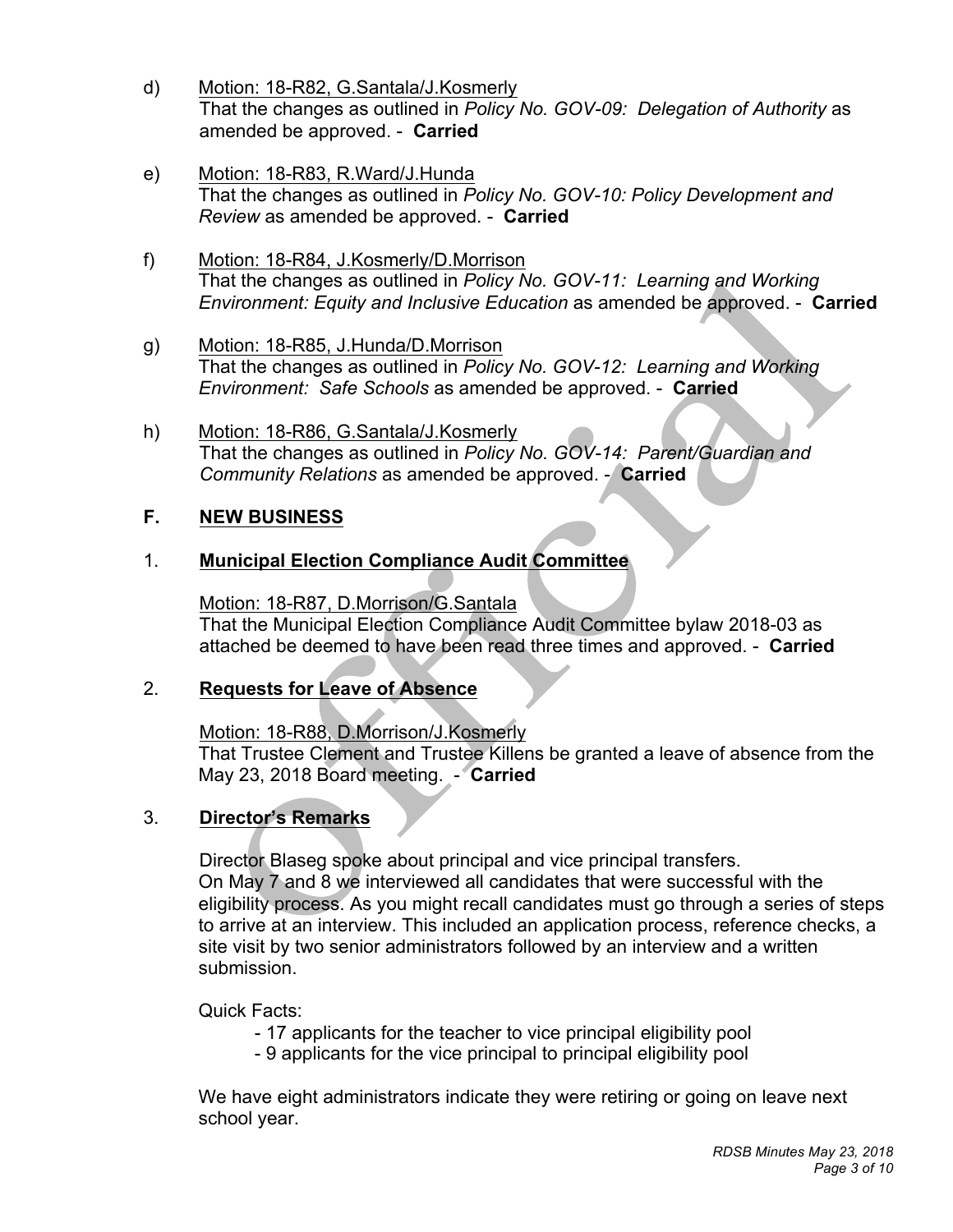They include:

- Jeff McKibbon
- Mike Mirka
- Bob Deeth
- **Cathy Nursall**
- Paul Dupont
- **Sherry Conroy**
- Dave Farrow
- **Lisa Piquette**

 Before I announce their replacements I just want to say this was not an easy undertaking; it is very tough to replace administrators of this caliber. I want to extend my heartfelt thanks to all of them for their years of service. I hope to see all of them at the board retirement evening on Wednesday, May 30<sup>th</sup> at the Holiday Inn.

I will announce the elementary transfers first, then the secondary.

\*Please note that if I indicate *acting* it is for the following reasons:

- for principals only *acting* means they are in their first year in that role
- for vice principals, acting may mean one of two things
	- 1.The individual is in their first year as a vice principal and /or

 2.The individual has not yet completed all requirements to deem them qualified

All acting vice principals are still part of their collective teacher associations.

 In all of the scenarios noted, once you become permanent in either role, you become a member of the Ontario Principals Council and are no longer a part of a teacher association.

teacher association.<br>Here are the following transfers:

### **Elementary**

 Principal Trevor Dewitt transferred to Algonquin Road PS effective August 20, 2018. Principal Pablo Gil-Alfau transferred to Chelmsford Senior PS effective August 20, 2018. Principal James Norrie transferred to Churchill PS effective August 20, 2018. Principal Kim Boulanger transferred to Jean Hanson PS effective August 20, 2018. Principal Chris Bourré transferred to R.H. Murray PS effective August 20, 2018. Principal Stephen Winckel transferred to Walden PS effective August 20, 2018.

 Vice Principal Kelly McCauley appointed as Principal of R.L. Beattie PS effective Aug. 20, 2018. Vice Principal Heather Pennie appointed as acting Principal of Assiginack PS effective Aug. 20, 2018. Vice Principal Jennifer Harvey appointed as acting Principal of Lansdowne PS effective Aug. 20, 2018.

 Acting Principal Enza MacEachern transferred as acting Principal of Levack PS effective Aug. 20, 2018. Vice Principal Paula Biondi transferred as acting Principal to Monetville PS effective Aug. 20, 2018.

 Acting Principal David Wiwchar appointed as Principal of Central Manitoulin PS effective Aug. 20, 2018. Acting Principal Dan Koziar appointed as Principal of Princess Anne PS effective August 20, 2018. Acting Vice Principal Carrie Wilson appointed as Vice Principal of Chelmsford PS effective Aug. 20, 2018. Acting Vice-Principal Ashleigh Conley-Cayer appointed as Vice Principal at Redwood Acres Public School effective Aug. 20, 2018.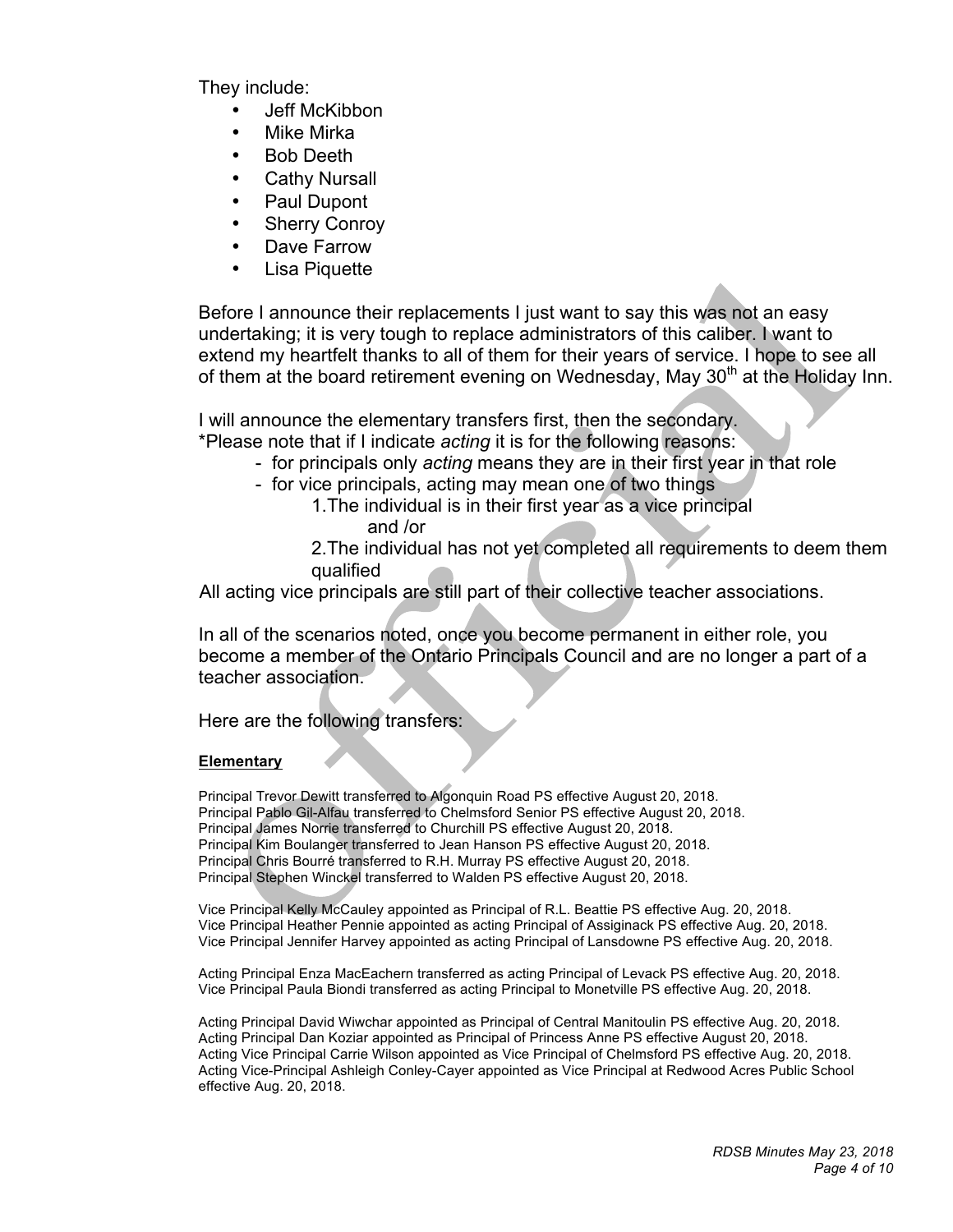Acting Vice-Principal Kim Reisiger remains at Churchill Public School effective Sept. 5, 2018 to June 29, 2019. Acting Vice-Principal Shannon Lafrance-Pitura remains as acting Vice Principal at MacLeod PS effective Sept. 5, 2018 to June 29, 2019.

 Acting Vice Principal Cathy Norrie remains as acting Vice Principal of Cyril Varney PS effective Sept. 5, 2018 to June 29, 2019.

 Acting Vice Principal Cheryl Vincent remains as acting Vice Principal of Lansdowne PS effective Sept. 5, 2018 to June 29, 2019.

 Acting Vice Principal Kristen Pichette remains as acting Vice Principal of R.L. Beattie PS effective Sept. 5, 2018 to June 29, 2019.

 David Squarzolo appointed as acting Vice Principal of A.B. Ellis PS effective Sept. 5, 2018 to June 29, 2019. Andrea Therrien appointed as acting Vice Principal of Jean Hanson PS effective Sept. 5, 2018 to June 29, 2019.

 Jamie Bouchard appointed as acting Vice Principal of Northeastern Elementary School effective Sept. 5, 2018 Shelley Tamura appointed as acting Vice Principal of Little Current PS effective Sept. 5, 2018 to June 29, 2019. to June 29, 2019.

 Elisa McNeil appointed as acting Vice Principal of Princess Anne PS effective Sept. 5, 2018 to June 29, 2019. Coleen Eberlein appointed as acting Vice Principal of Queen Elizabeth II PS effective Sept. 5, 2018 to June 29, 2019.

Heather Dubeau appointed as acting Vice Principal of Walden PS effective Sept. 5, 2018 to June 29, 2019.

### **Secondary**

 Principal Danielle Williamson transferred to Chelmsford Valley DCS effective August 20, 2018. Principal Martin Punkari transferred to Confederation SS effective August 20, 2018. Principal Kristina Rivard Gobbo transferred to Espanola HS effective August 20, 2018. Principal Pamela Potvin transferred to Lo-Ellen Park SS effective August 20, 2018. Principal John Capin transferred to Cecil Facer effective March 1, 2019. í

 Vice-Principal Susan Kett appointed as acting Principal of Barrydowne College effective August 20, 2018. Vice Principal Heather Downey appointed as acting Principal of Sudbury SS effective August 20, 2018.

Vice-Principal Sheila James transferred to Chelmsford Valley DCS effective August 20, 2018.

Vice-Principal Yves Poirier transferred to Espanola HS effective August 20, 2018.

Vice Principal Patrick Hopkin transferred to Lockerby CS effective August 20, 2018.

Vice Principal Dave St. Amour transferred to Sudbury SS effective August 20, 2018.

 Victoria Zymantas appointed as acting Vice Principal of Confederation SS effective Sept. 5, 2018 to June 29, 2019.

Melanie Bertrand appointed as acting Vice Principal of Lo-Ellen Park SS effective Sept. 5, 2018 to June 29, 2019.

Denis Lafleur appointed as acting Vice Principal of Manitoulin SS effective Sept. 5, 2018 to June 29, 2019.

### EQAO facts

 Just one other item I want to bring forward. Just want to ensure all trustees have the facts as they pertain to RDSB EQAO results. At a recent provincial candidates debate a trustee made a statement before asking his question, the trustee indicated that RDSB's EQAO results were the worst in the province. That statement was incorrect.

 If we only consider the north-east region, which includes 8 school boards, the 2016- 2017 RDSB results/rankings were as follows:

|                | Reading | Writing | <b>Math</b> |
|----------------|---------|---------|-------------|
| <b>Primary</b> |         |         |             |
| Junior         | 3       |         |             |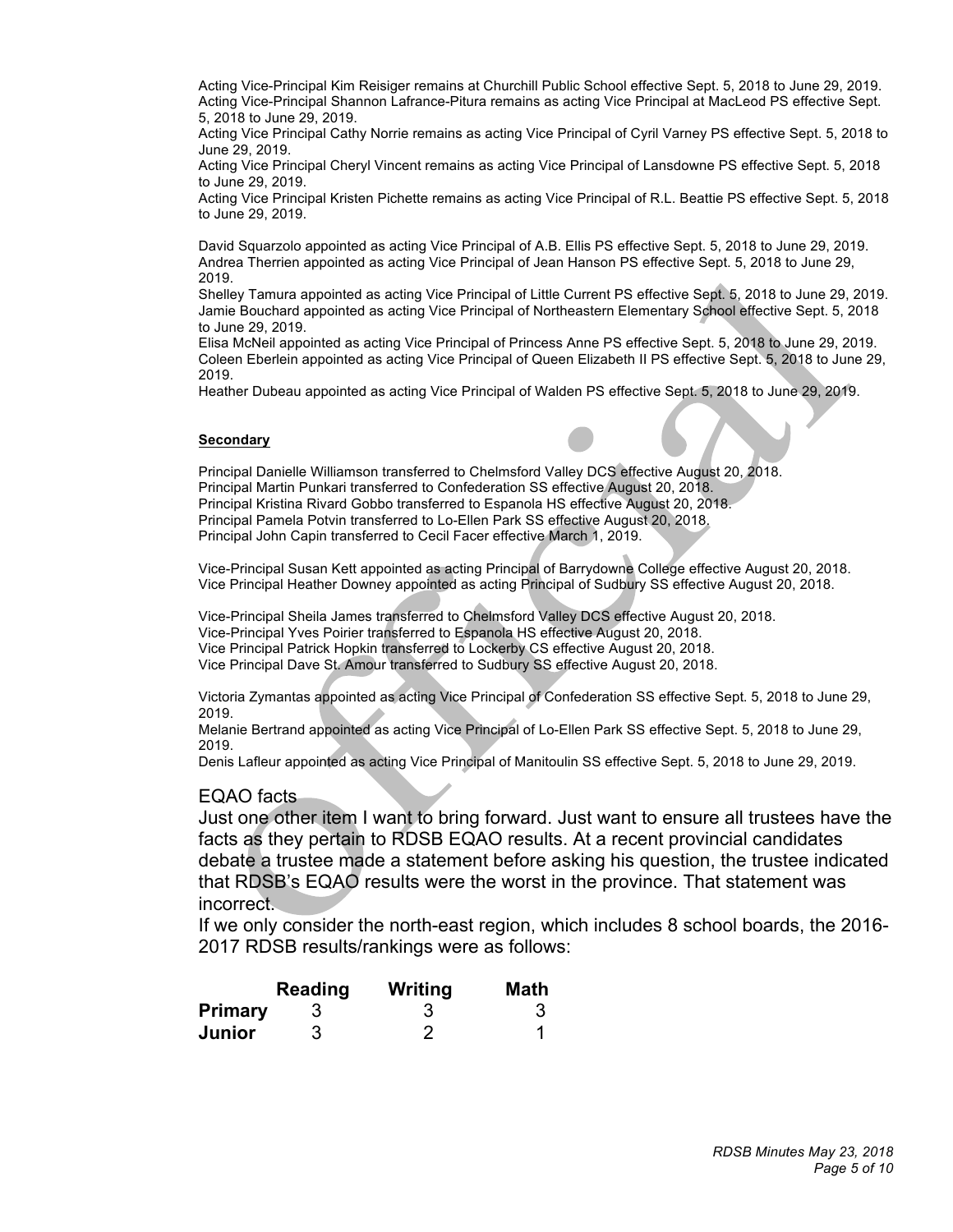|                                                                                                                                                                                                                                                                                                                                                 | <b>Applied Math</b>                                  | <b>Academic Math</b>                                                                                                                                                                               | <b>OSSLT</b> |   |  |  |
|-------------------------------------------------------------------------------------------------------------------------------------------------------------------------------------------------------------------------------------------------------------------------------------------------------------------------------------------------|------------------------------------------------------|----------------------------------------------------------------------------------------------------------------------------------------------------------------------------------------------------|--------------|---|--|--|
| Grade 9                                                                                                                                                                                                                                                                                                                                         | 6                                                    | 4                                                                                                                                                                                                  | Grade 10     | 3 |  |  |
| In the future I would hope that facts carry the day.<br>As you might expect, the staff member that heard this comment was quite<br>embarrassed and hurt by the disclosing of misinformation. When speaking publicly<br>all of us need to adhere to the facts and speak well of our staff and our students -<br>it's just the right thing to do! |                                                      |                                                                                                                                                                                                    |              |   |  |  |
| ltinerary:                                                                                                                                                                                                                                                                                                                                      |                                                      |                                                                                                                                                                                                    |              |   |  |  |
| April 25                                                                                                                                                                                                                                                                                                                                        |                                                      | Agenda Setting, Strategic Planning Committee Meeting<br><b>Online Violent Incident Training</b>                                                                                                    |              |   |  |  |
| April 26                                                                                                                                                                                                                                                                                                                                        |                                                      | Citizenship Ceremony, Lo-Ellen Park Secondary School                                                                                                                                               |              |   |  |  |
| April 27                                                                                                                                                                                                                                                                                                                                        | School Visits:                                       | <b>Monetville Public School</b><br><b>Markstay Public School</b><br><b>Adamsdale Public School</b>                                                                                                 |              |   |  |  |
| April 28                                                                                                                                                                                                                                                                                                                                        |                                                      | Parent Involvement Committee Conference:<br>EAT.Sleep.Move.Think Explore The Ripple Effect and Its<br>Impact on the Brain featuring Dr. Greg Wells at Lockerby CS                                  |              |   |  |  |
| April 29                                                                                                                                                                                                                                                                                                                                        | <b>Lockerby Composite School</b>                     | <b>International Students Reception</b>                                                                                                                                                            |              |   |  |  |
| April 30                                                                                                                                                                                                                                                                                                                                        | <b>Safe Schools Meeting</b><br><b>Agenda Setting</b> |                                                                                                                                                                                                    |              |   |  |  |
| May 1                                                                                                                                                                                                                                                                                                                                           | <b>Executive Council Meeting</b>                     |                                                                                                                                                                                                    |              |   |  |  |
| May 2                                                                                                                                                                                                                                                                                                                                           | <b>School Visits:</b>                                | Levack Public School<br>Larchwood Public School<br><b>Chelmsford Valley DCS</b><br><b>Chelmsford Public School</b>                                                                                 |              |   |  |  |
| May 3                                                                                                                                                                                                                                                                                                                                           | School Visits:                                       | <b>Lockerby Composite School</b><br>Algonquin Road Public School<br>Lo-Ellen Park Secondary School<br><b>MacLeod Public School</b><br><b>Alexander Public School</b><br>R.L. Beattie Public School |              |   |  |  |
| May 4                                                                                                                                                                                                                                                                                                                                           |                                                      | Sudbury Regional Heritage Fair,                                                                                                                                                                    |              |   |  |  |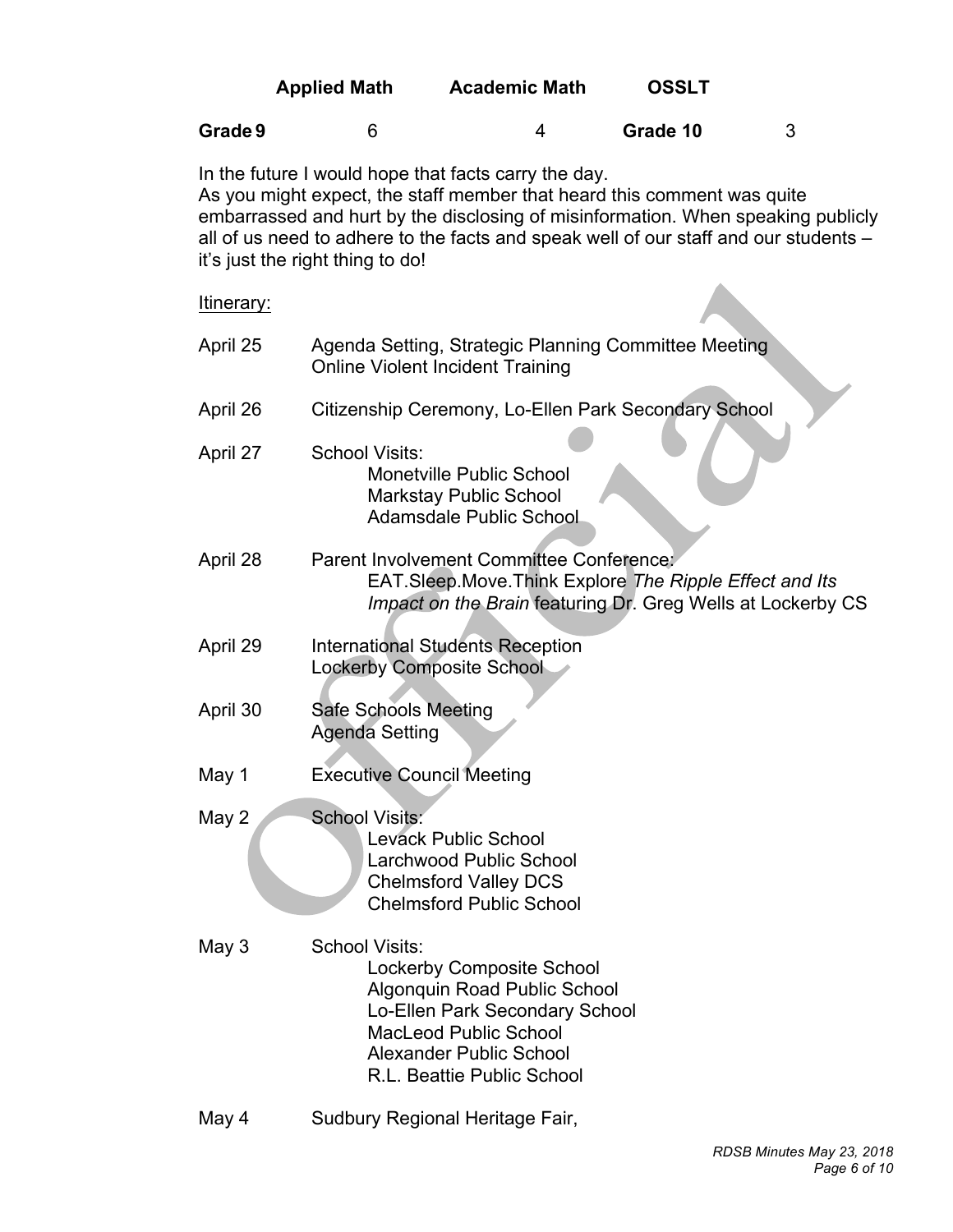|               | Fraser Auditorium, Laurentian University                                                                                                                                                                                                                                                                                         |
|---------------|----------------------------------------------------------------------------------------------------------------------------------------------------------------------------------------------------------------------------------------------------------------------------------------------------------------------------------|
| May 7         | <b>Principal / Vice Principal interviews</b>                                                                                                                                                                                                                                                                                     |
| May 8         | Principal /Vice Principal interviews - day 2<br><b>Strategic Planning Committee Meeting</b>                                                                                                                                                                                                                                      |
| May 9         | <b>First Nations Advisory Committee meeting</b><br>Agenda Setting<br>Safe School Meeting (Greater Sudbury Police Service and Ontario<br>Representatives)<br><b>School Visits:</b><br><b>Assiginack Public School</b><br><b>Little Current Public School</b>                                                                      |
| May 10        | <b>School Visits:</b><br>C.C. McLean Public School<br><b>Central Manitoulin Public School</b><br>Manitoulin Secondary School<br>A.B. Ellis Public School<br><b>OSSTF Meeting</b>                                                                                                                                                 |
| May 11        | <b>Executive Council</b><br>School Visits:<br>C.R. Judd Public School<br><b>Redwood Acres Public School</b><br><b>Confederation Secondary School</b><br><b>Valley View Public School</b><br>Queen Elizabeth II Public School<br><b>Copper Cliff Public School</b><br>Jean Hanson Public School<br><b>Lansdowne Public School</b> |
| May 14        | <b>ETFO</b> Meeting<br><b>School Visits:</b><br><b>Lasalle Secondary School</b><br><b>Sudbury Secondary School</b><br><b>Princess Anne Public School</b><br><b>Lively District Secondary School</b><br><b>Walden Public School</b><br><b>R.H Murray Public School</b>                                                            |
| <b>May 15</b> | Directors meeting<br><b>Principal Visits:</b><br>M.W. Moore Public School<br>S. Geiger Public School                                                                                                                                                                                                                             |
| <b>May 16</b> | <b>School Visits</b><br><b>Cyril Varney Public School</b>                                                                                                                                                                                                                                                                        |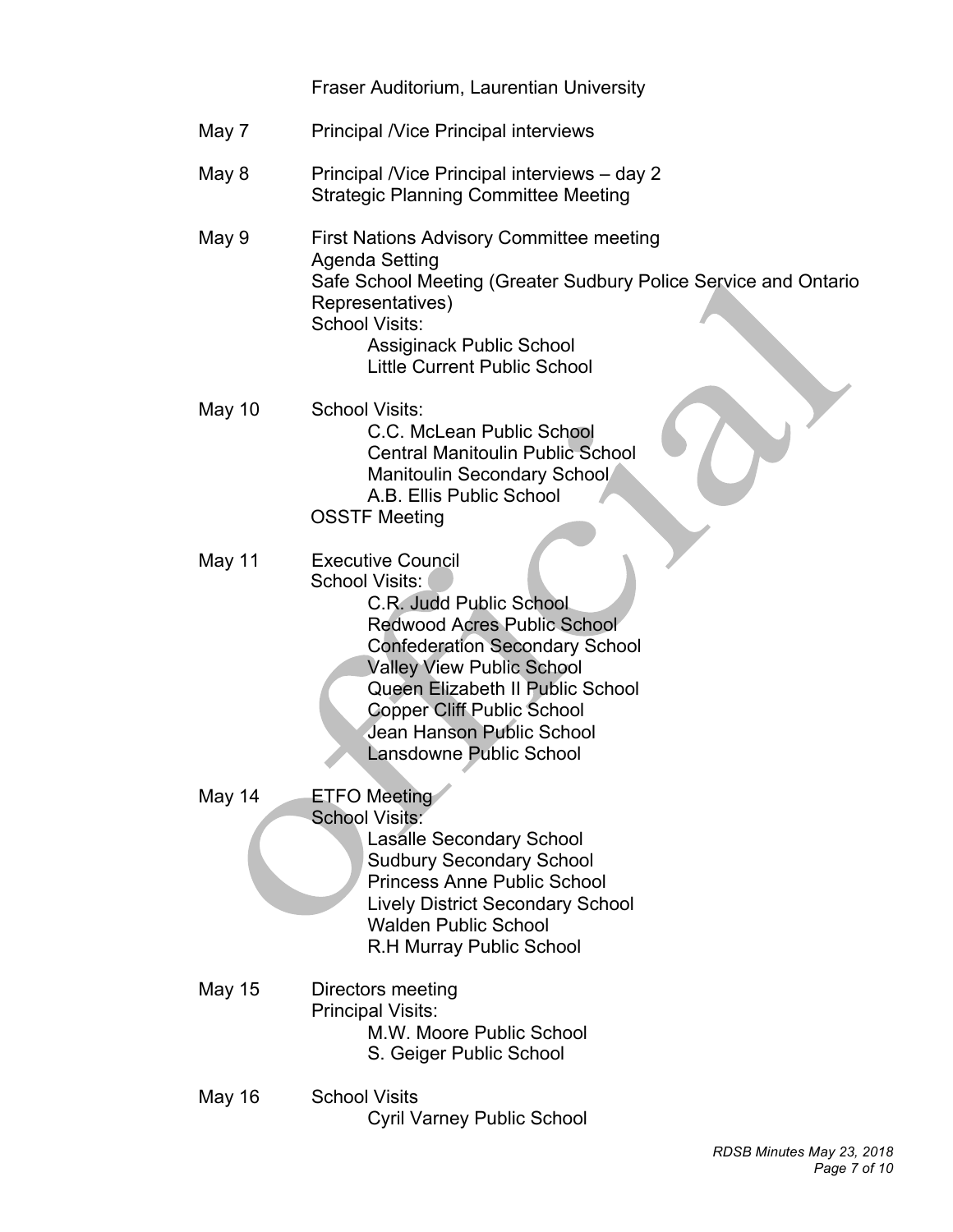Westmount Public School. Carl A. Nesbitt Public School Barrydowne College

- May 17 Human Resources meeting School Visit: Cecil Facer Secondary School Future Leaders – Board Office
- May 18 Future Leaders Board Office Safe Schools meeting
- May 22 Executive Council Agenda Setting
- May 23 Board Meeting Board Awards

# 4. **Other Items**

OPSBA Delegate – NIL

 Student Trustee – Student Trustee Leach Jarrett spoke about the STaR Ministry session that she and three student trustees attended in April with Superintendent Noble and the success of that conference.

 Student Trustee Leach Jarrett also spoke about the Stand Up Speak Out conference that was held in May at Cambrian College and spoke of the positive feedback gathered after that conference.

 She advised that later this month she and the incoming Student Trustee for 2018- 2019 would be attending the OSTA meeting in Toronto.

#### $5<sub>1</sub>$ 5. **Trustees' Remarks/Questions**

 Trustee Kosmerly spoke to the letter included in the agenda package from Waterloo Region District School Board. SEAC is recommending that the Board write a letter of support and copy all Boards that received the WRDSB letter.

# Motion: 18-R89, D.Morrison/R.Ward

 of the letter dated February 28, 2018 from Waterloo District School Board. - **Carried**  That the Board send a letter to Minister of Education Indira Naidoo-Harris in support

 Trustee Kosmerly advised that she would be bringing forward letters from Peel District School Board and from Conseil scolaire-catholique Franco Nord for discussion at the July 3, 2018 Board meeting

# 6. **Chairperson's Remarks**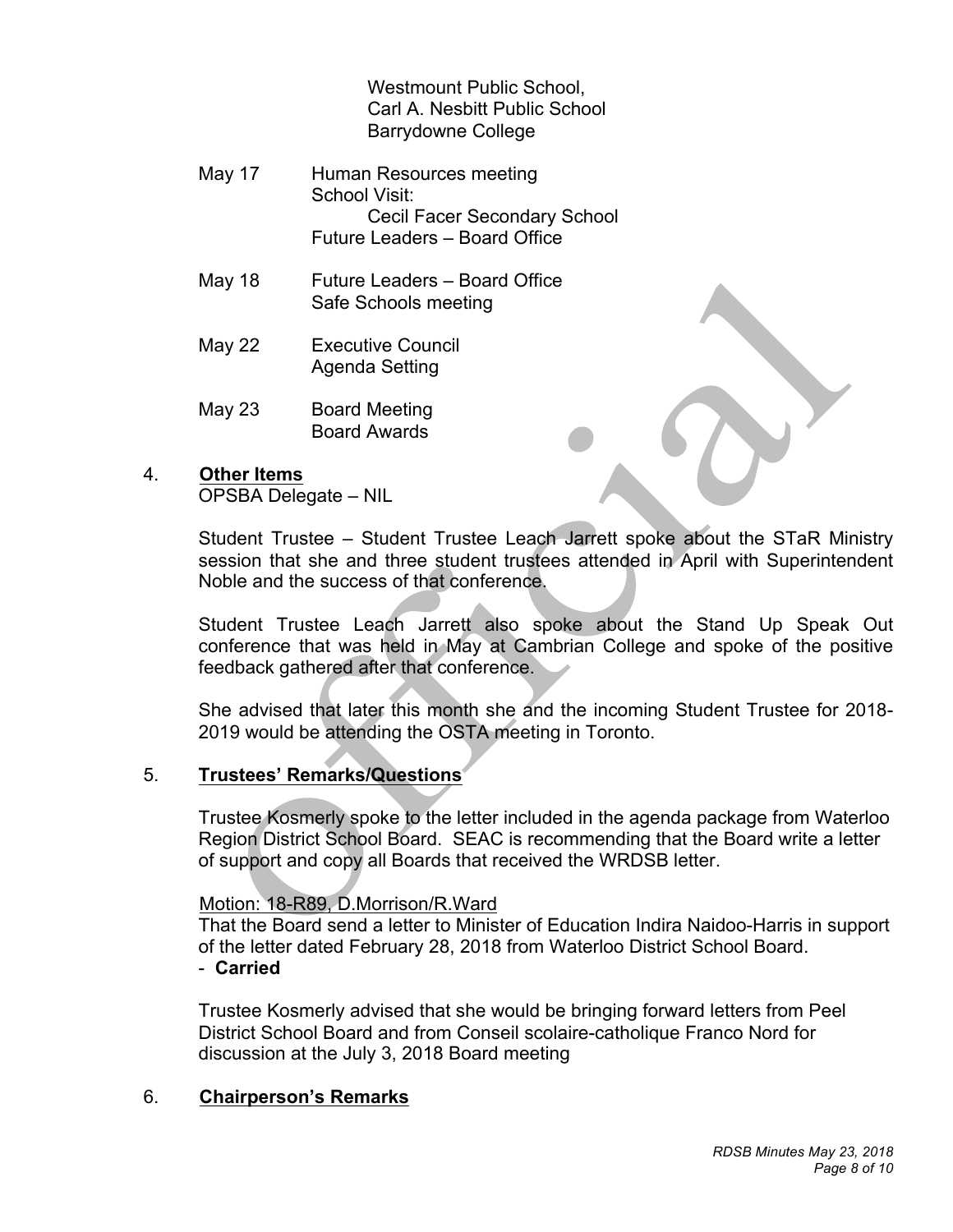Rainbow District School Board has a budding Elon Musk in its midst. Brendon Matush, a Grade 10 student from Lo-Ellen Park Secondary School, won best in fair at the 2018 Canada-Wide Science Fair held in Ottawa last week with his very own self-driving car. His project was actually called "An Investigation of Techniques for Autonomous Driving Using Convolutional Neural Networks". It's the modern day version of "Look Ma! No hands."

 Brendan Matush earned a Gold Medal, the Platinum Award for the Best Intermediate Project, the Excellence Award in the Intermediate Category, the Challenge Award, a Youth Can Innovate Award, a \$4,000 Entrance Scholarship to Western University, and an all-expense paid trip in September to the European Union Contest for Young Scientists as a member of Team Canada in Dublin, Ireland.

 And there were other Canada-Wide Science Fair participants from Rainbow Schools who also took home impressive awards.

 Kerry Yang, a Grade 8 student at Lo-Ellen park Secondary School, earned a Gold Medal, an Excellence Award in the Junior Category, a Challenge Award, and a \$4,000 entrance scholarship to Western University. Kerry investigated the use of dandelion root to reduce antibiotic resistance.

 Nethra Wickramasinghe, a Grade 9 student at Lockerby Composite School, earned a Silver Medal, an Excellence Award in the Intermediate Category and a \$2,000 Entrance Scholarship to Western University. Nethra developed a non-invasive, wireless system to measure and regulate a patient's heart rate to help reduce stress levels and increase wellness.

Some of the best young scientists in the country are in Rainbow Schools.

We are so proud of our students and their amazing success at the national level.

Our future is in good hands.

 For more news about Rainbow Schools, please visit our website at rainbowschools.ca

 The thought for this month comes from an unknown author who said " Your cell phone has already replaced your camera, your calendar, your alarm clock and your encyclopedia. Don't let it replace your family."

# **G. INFORMATION AND PROPOSALS**

# 1. **Reports from Officials and Staff**

 Special Education Advisory Committee minutes March 7, 2018 (official) Parent Involvement Committee minutes April 3, 2018 (official)

#### **Non-Staff Communications**

2018 Elementary and Secondary School Graduation dates *FINAL*